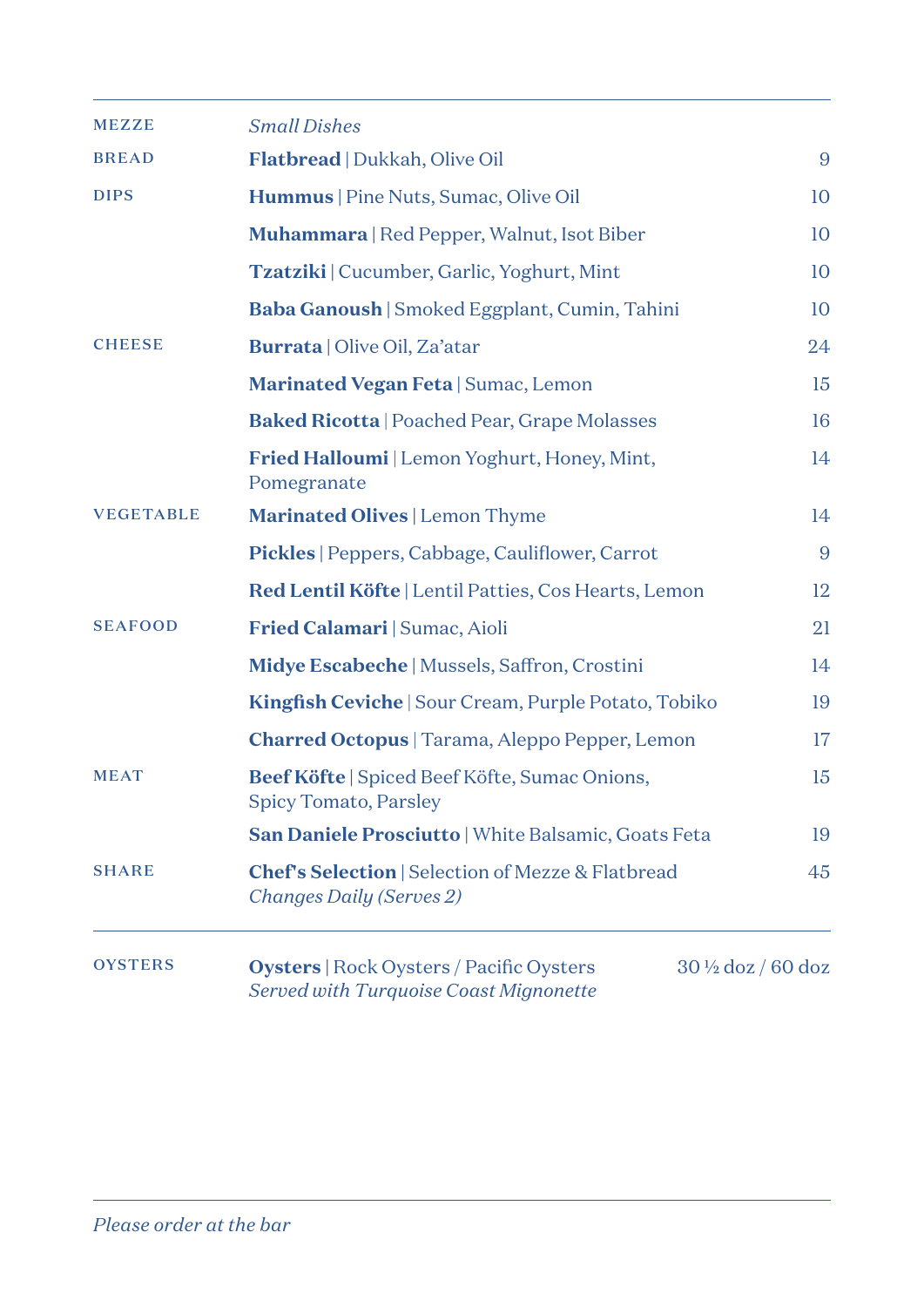## GYROS & EKMEK *Sandwich*

|              | <b>Gyros</b>   Grilled Summer Vegetables, Herb Yogurt,<br>Rocket, Tahini, Fries                            | 24 |
|--------------|------------------------------------------------------------------------------------------------------------|----|
|              | <b>Balik Ekmek</b>   Grilled Fish Sandwich, Iceberg Lettuce,<br>Sumac Spring Onion, Stavros Peppers, Fries | 26 |
|              | Adana Kebab   Spiced Lamb, Capsicum, Smoked Paprika,<br>Tomato, Toum                                       | 24 |
| <b>SALAD</b> | <b>Greek Salad</b>   Feta, Cucumber, Tomato, Oregano,<br>Red Onion, Olive                                  | 15 |
|              | <b>Roast Beetroot Salad</b>   Goats Cheese, Chermoula, Crispy<br>Simit                                     | 19 |
|              | <b>Green Salad</b>   Mixed Lettuce, Radicchio, Grape Molasses<br>Vinaigrette                               | 12 |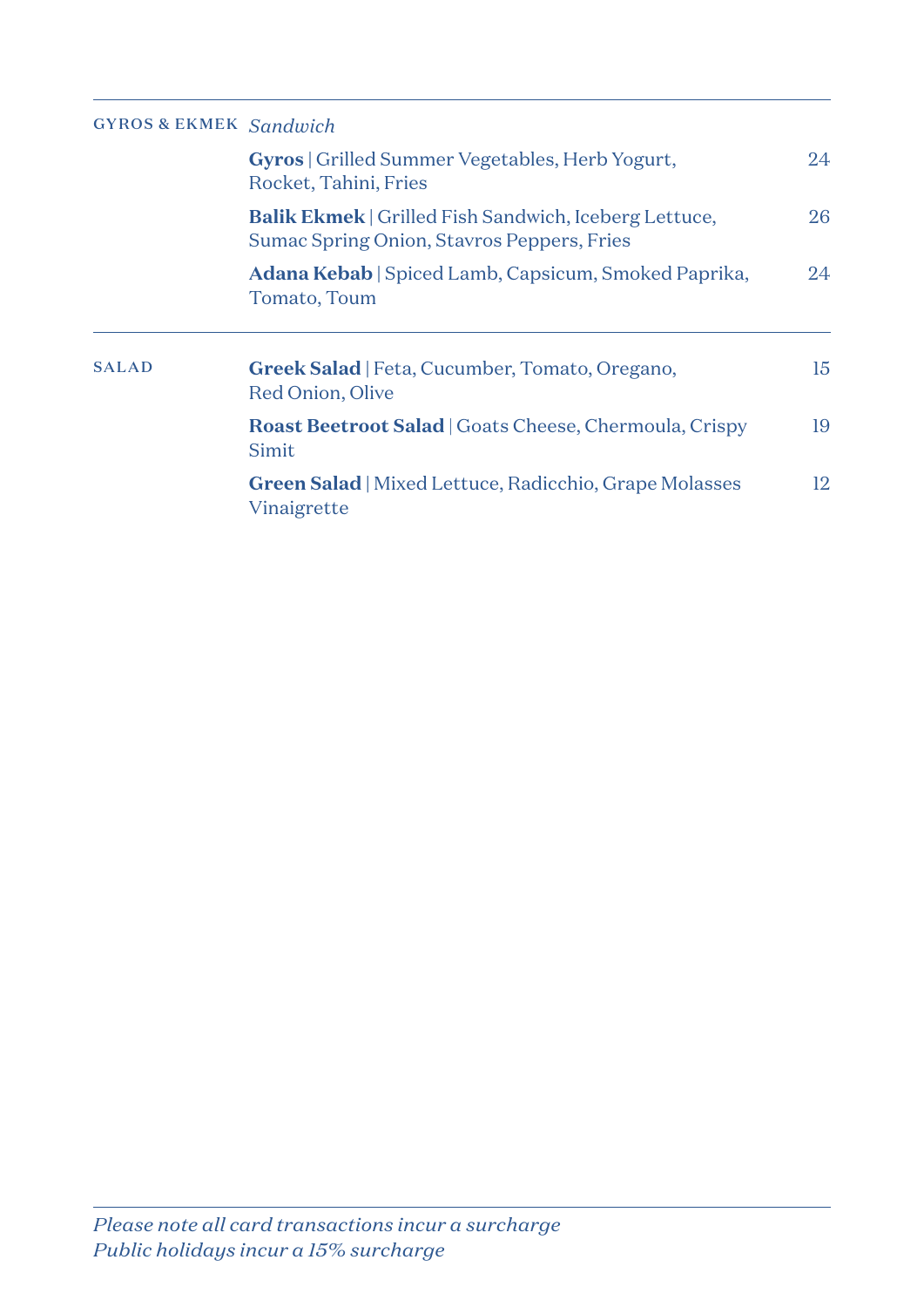| <b>PIZZA</b>    | Margherita   Tomato, Fior Di Latte, Basil, Oregano,<br>Buffalo Mozzarella                                | 26 |
|-----------------|----------------------------------------------------------------------------------------------------------|----|
|                 | <b>Turkish Pepperoni</b>   Tomato, Basil, Fior Di Latte, Sucuk,<br>Oregano, Pickled Peppers              | 28 |
|                 | Karides   King Prawn, Cherry Tomato, Fior Di Latte,<br>Herb Salsa, Pecorino Romano, Isot Biber           | 29 |
|                 | Funghi   Truffle Paste, Fior Di Latte, Mixed Mushrooms,<br>Pecorino Romano, Rocket                       | 28 |
|                 | <b>Burrata</b>   Tomato, Basil, Cherry Tomato, Burrata,<br>Rocket, Pecorino Romano, Pomegranate Molasses | 29 |
|                 | Wagyu Pastrami   Tomato, Fior di Latte, Roasted<br>Capsicum, Wagyu Pastrami, Parsley, Feta               | 29 |
|                 | Turkish Delight   Nutella, Crunchy Hazelnut Spread,<br>Strawberries, Rose Turkish Delight                | 25 |
| <b>LARGER</b>   | <b>Imam Bayildi</b>   Slow Cooked Eggplant, Labneh, Tomato,<br>Herbs, Almond, Bulgur Pilav               | 26 |
|                 | <b>Fish &amp; Chips</b>   Battered Fish, Tartare                                                         | 26 |
|                 | 500g Southern Ranges Scotch Fillet   Isot Biber Butter,<br>Padron Peppers, Kipfler Potatoes (serves 2)   | 95 |
| <b>SIDES</b>    | <b>Fries</b>                                                                                             | 9  |
|                 | <b>Fried Padron Peppers</b>   Sherry Vinegar, Garlic Crisps                                              | 14 |
| <b>DESSERTS</b> | <b>Turkish Delight</b>   Mixed Selection                                                                 | 12 |
|                 | Love Cake   Rose Water Mascarpone, Pomegranate                                                           | 12 |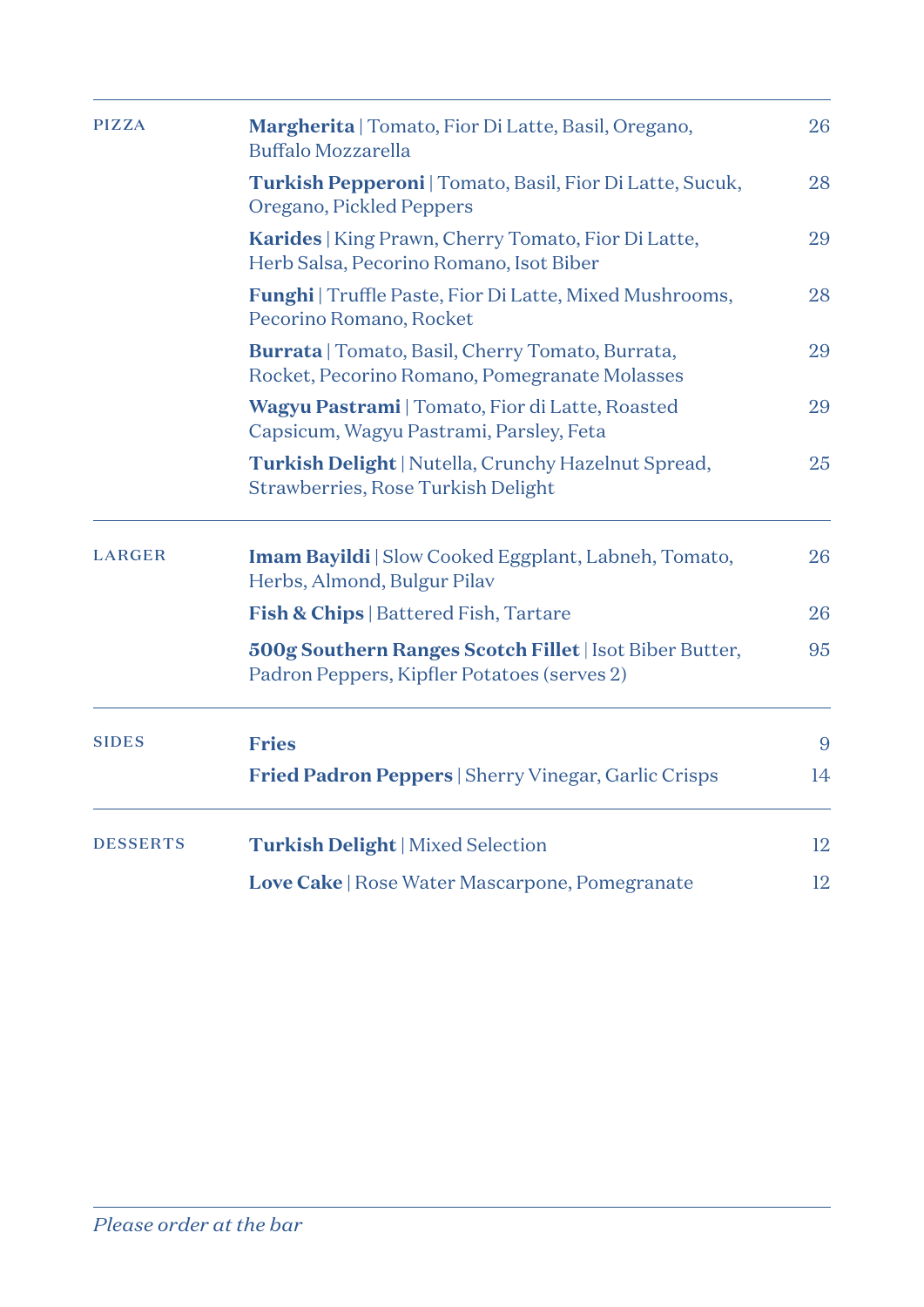| <b>LATE NIGHT</b> | 10pm Daily                                                                                       |    |  |  |
|-------------------|--------------------------------------------------------------------------------------------------|----|--|--|
|                   | Fried Calamari   Sumac, Aioli                                                                    | 21 |  |  |
|                   | <b>Fish &amp; Chips</b>   Battered Fish, Aioli                                                   | 26 |  |  |
|                   | <b>Green Salad</b>   Mixed Lettuce, Radicchio, Grape Molasses<br>Vinaigrette                     | 12 |  |  |
|                   | <b>Fries</b>                                                                                     | 9  |  |  |
| <b>PIZZA</b>      | 10pm Thursday - Saturday                                                                         |    |  |  |
|                   | <b>Margherita</b>   Tomato, Fior Di Latte, Basil, Oregano, Buffalo<br>Mozzarella                 | 26 |  |  |
|                   | <b>Funghi</b>   Truffle Paste, Fior Di Latte, Mixed Mushrooms,<br>Pecorino Romano, Rocket        | 28 |  |  |
|                   | <b>Turkish Pepperoni</b>   Tomato, Basil, Fior Di Latte, Sucuk,<br>Oregano, Pickled Peppers      | 28 |  |  |
|                   | <b>Turkish Delight</b>   Nutella, Crunchy Hazelnut Spread,<br>Strawberries, Rose Turkish Delight | 25 |  |  |
| <b>DESSERT</b>    | <b>Turkish Delight</b>   Mixed Selection                                                         | 12 |  |  |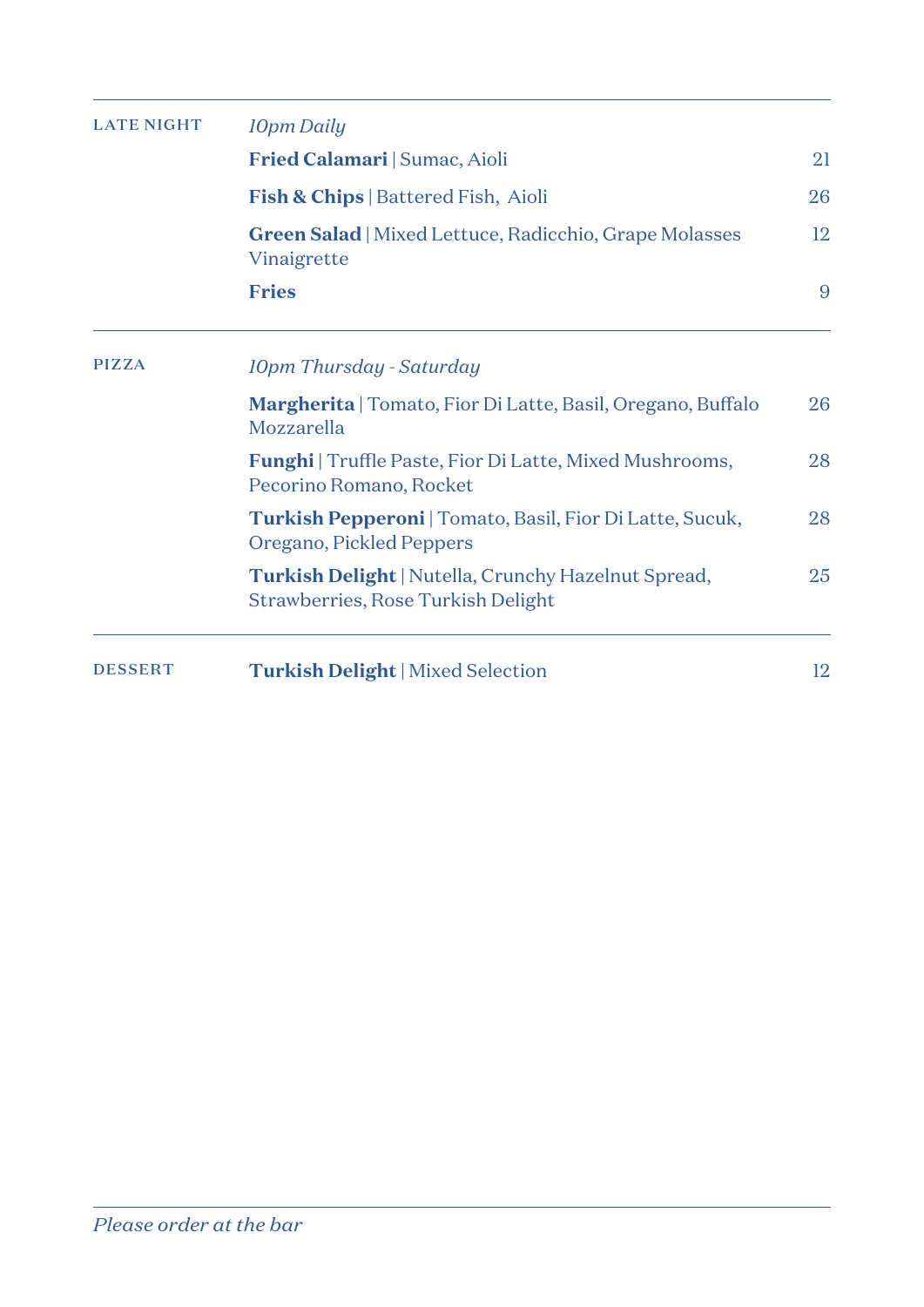| <b>SPRITZ</b>          | Single / Carafe (Serves 3)                                                                                                    |                 |
|------------------------|-------------------------------------------------------------------------------------------------------------------------------|-----------------|
|                        | <b>Pink Gin Spritz</b><br>Four Pillars Afloat Pink Gin, Ruby Grapefruit,<br>Lemonade (on tap)                                 | 16/45           |
|                        | <b>Improved Aperol Spritz</b><br>Aperol, Campari, Alpha Box & Dice Prosecco,<br>Soda, Orange (on tap)                         | 15/42           |
|                        | <b>Strawberry Guava Spritz</b><br>Ketel One Vodka, Cappelletti Specialano, Strawberry<br>and Guava, Lemon (on tap)            | 16/45           |
|                        | Saint Felix Yuzu & Green Tea Spritz<br>Saint Felix Yuzu and Green Tea Spirit, Midori,<br>Green Tea, Lemonade, Lemon, Samphire | 17              |
| <b>GIN &amp; TONIC</b> | 45ml serve, bottle of mixer, garnish                                                                                          |                 |
|                        | <b>Four Pillars Arbory Afloat Pink, Healesville</b><br>Fever-Tree Mediterranean Tonic, Grapefruit                             | 18              |
|                        | <b>Gin Mare, Mediterranean Coast Spain</b><br>London Essence Grapefruit & Rosemary Tonic,<br>Rosemary, Olive                  | 22              |
|                        | <b>Tanqueray London Dry, UK</b><br>Fever-Tree Elderflower Tonic, Pomegranate                                                  | 17 <sup>2</sup> |
|                        | <b>Poor Toms Sydney Dry, Sydney</b><br>Strangelove x Afloat Beach House Tonic,<br><b>Pink Peppercorn &amp; Mint</b>           | 18              |
|                        | <b>Manly Spirits Coastal Citrus Gin, Sydney</b><br>Strangelove N8 Tonic, Lemon, Saltbush                                      | 20              |
|                        | <b>Saint Felix Wild Forest, Mordialloc</b><br>Fever-Tree Refreshingly Light Tonic, Geraldton Wax                              | 20              |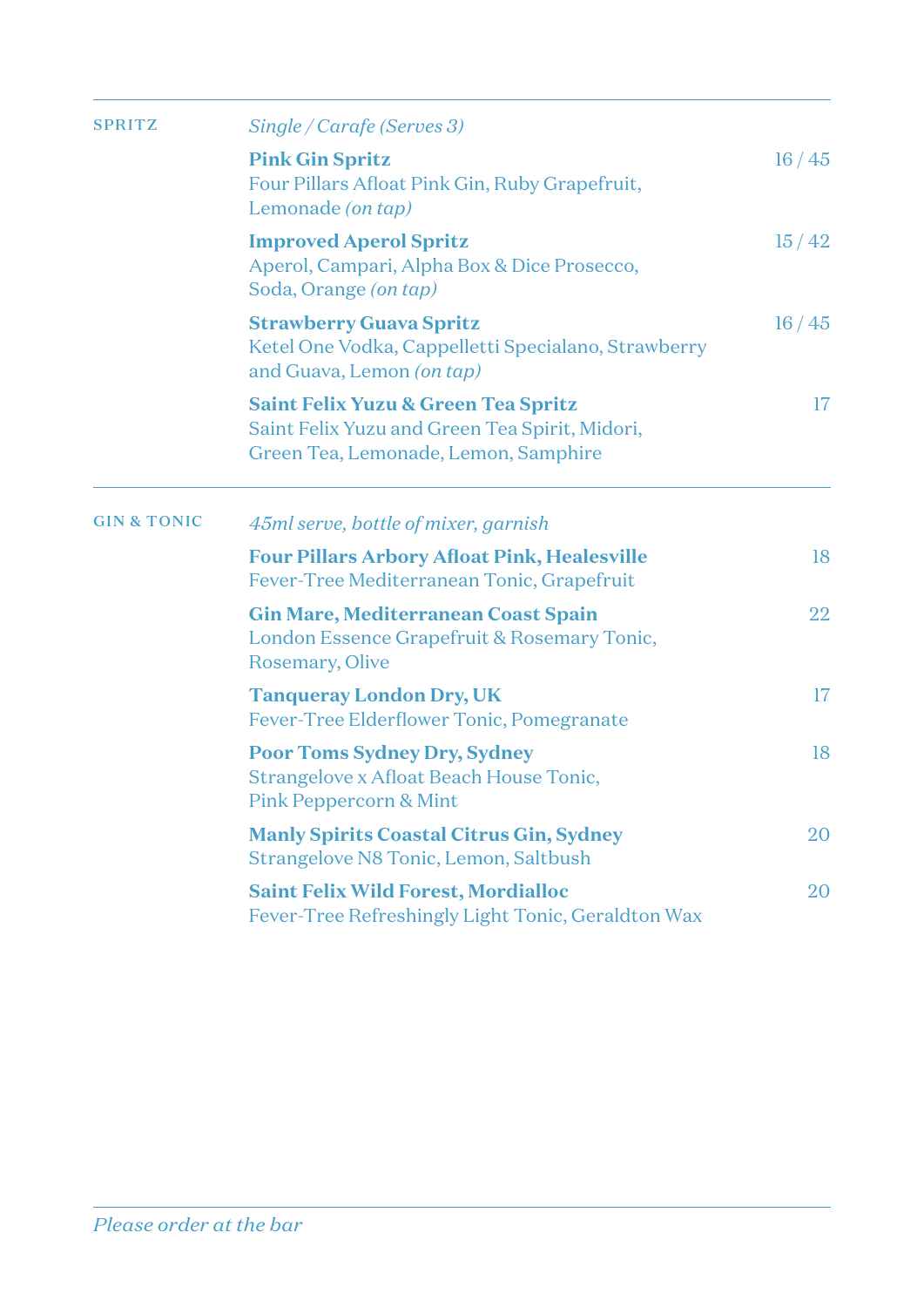| <b>COCKTAILS</b> | Single / Jug (Serves 4)                                                                                                                                                 |       |
|------------------|-------------------------------------------------------------------------------------------------------------------------------------------------------------------------|-------|
|                  | <b>Pomegranate Cosmopolitan</b><br>Ketel One Vodka, Pama Pomegranate Liqueur, Marionette<br>Curaçao, Cranberry Juice, Burnt Orange, Vanilla Bean,<br>Lime (on $tap$ )   | 16    |
|                  | <b>Amaro Pimms Cup</b><br>Pimms No. 1, Tanqueray Flor de Sevilla Gin, Amaro Silano,<br>Ginger Ale & Seasonal Fruits (on tap)                                            | 17/55 |
|                  | <b>Nitro Espresso Martini</b><br>Grainshaker Corn Vodka, Mr Black Coffee Liqueur, Flor<br>de Cana Spresso LIqueur, First Press Coffee charged with<br>Nitrogen (on tap) | 22    |
|                  | <b>Peach Sour</b><br>Tanqueray Gin, Marionette Peach, Cranberry, Lime,<br>Aquafaba (on tap)                                                                             | 21    |
|                  | <b>Spicy Mango Margarita</b><br>Batanga Blanco, Cointreau, Mango Puree, Chilli Syrup,<br>Lime, Birds Eye Chilli                                                         | 22    |
|                  | <b>Saint Felix Mandarin Americano</b><br>Saint Felix Bitter Citrus, Cocchi Sweet Vermouth,<br>Strangelove Mandarin Soda, Orange Peel                                    | 21    |
|                  | <b>Porn Star Martini</b><br>Ketel One Vodka, Passionfruit, Vanilla, Lime Juice,<br>Premium Cuvee (on tap)                                                               | 20    |
|                  | <b>St Felix Negroni</b><br>St Felix Wild Forest Gin and Bitter Citrus Aperitivo, Cocchi<br>Vermouth, Orange                                                             | 23    |
|                  | <b>Coconut Highball</b><br>Tanqueray Gin, Luxardo Maraschino, Yellow Chartreuse,<br>Coconut Water, Sage, Lemon                                                          | 21    |
|                  | <b>Afloat Bloody Mary</b><br>Ketel One Vodka, House Mary Mix, Sumac & Pickles                                                                                           | 21    |
|                  | <b>Pina Colada</b><br>Pampero Especial, Diplomatico Mantuano, Pineapple,<br>Coconut, Lime (served frozen)                                                               | 21    |
|                  |                                                                                                                                                                         |       |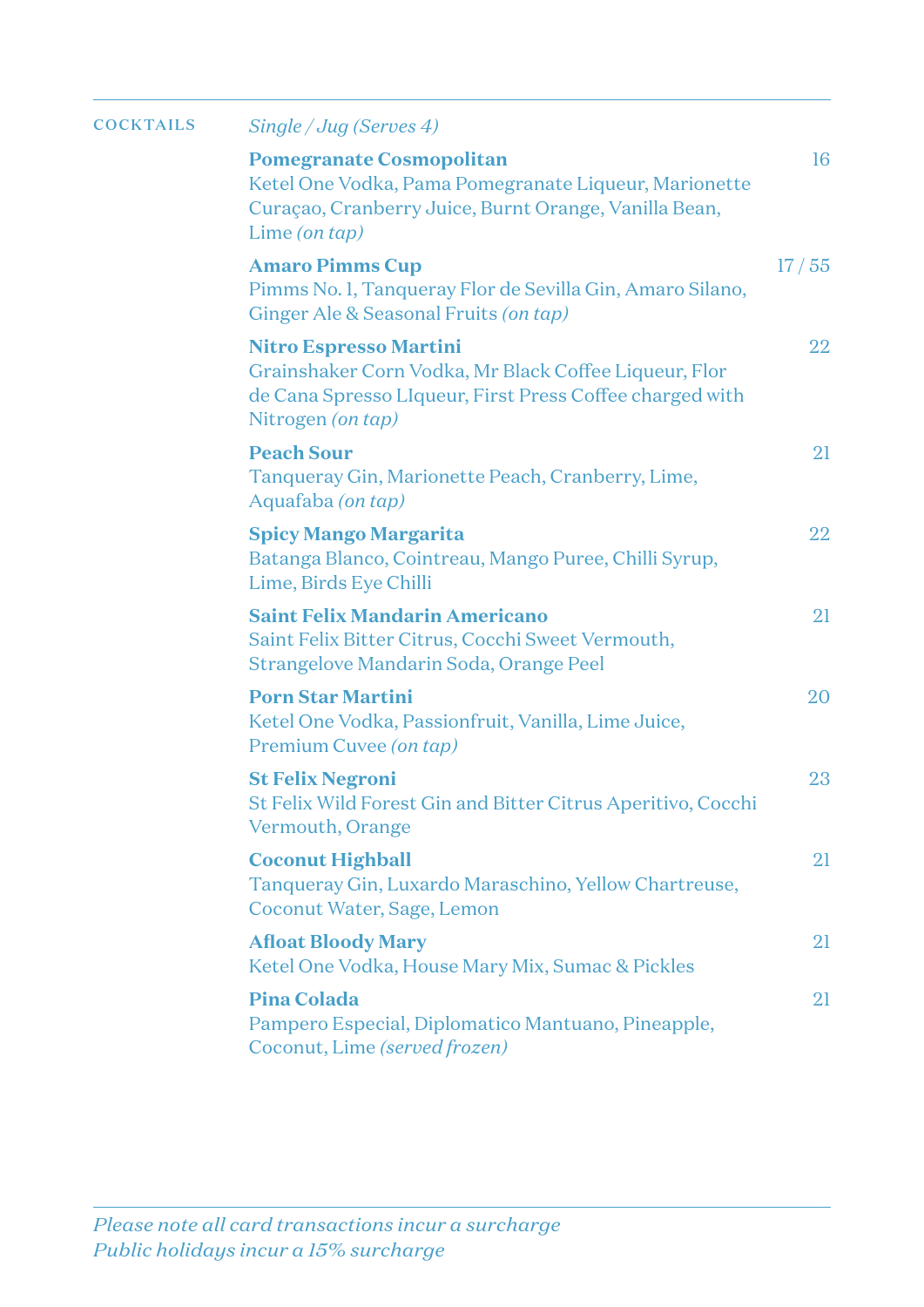| <b>TURKISH</b>   | Strong cocktail (Serves 4 shots)                                                                                                                                             |       |  |
|------------------|------------------------------------------------------------------------------------------------------------------------------------------------------------------------------|-------|--|
| <b>TEAPOTS</b>   | <b>Peach Iced Tea</b><br>JW Black, Marionette Peach Liqueur,<br>Chartreuse Yellow, Earl Grey Syrup                                                                           | 26    |  |
|                  | <b>Cherry Bomb</b><br>Sambuca White, Vodka, Luxardo,<br><b>Blue Marionette, Red Bull Syrup</b>                                                                               | 26    |  |
|                  | <b>Limoncello Amaro</b><br>Manly Spirits Limoncello, Tanqueray Gin,<br><b>Montenegro Amaro</b>                                                                               | 27    |  |
|                  | <b>Raki &amp; Melon</b><br>Yeni Raki, Melon Liqueur, Marionette Curaçao,<br>Pineapple Juice                                                                                  | 29    |  |
| NON-             | Single / Carafe (Serves 3)                                                                                                                                                   |       |  |
| <b>ALCOHOLIC</b> | <b>Mediterranean Spritz</b><br>Lyre's Bitter Orange, Edenvale Sparkling,<br>Soda & Orange                                                                                    | 13/38 |  |
|                  | <b>Virgin Pina Colada</b><br>Pineapple, Lime, Coconut (served frozen)                                                                                                        | 16    |  |
|                  | <b>NON Salted Raspberry &amp; Chamomile</b><br>Raspberries, Chamomile, Murray River Salt,<br>Organic Cane Sugar, Verjus (750ml)                                              | 60    |  |
|                  | <b>NON Caramelised Pear &amp; Kombu</b><br>Whole Pears, Kombu, Ginger, Cardamon, Peppercorn,<br>Star Anise, Black Tea, Clove, Agave, Vanilla, Olive Brine,<br>Verjus (750ml) | 60    |  |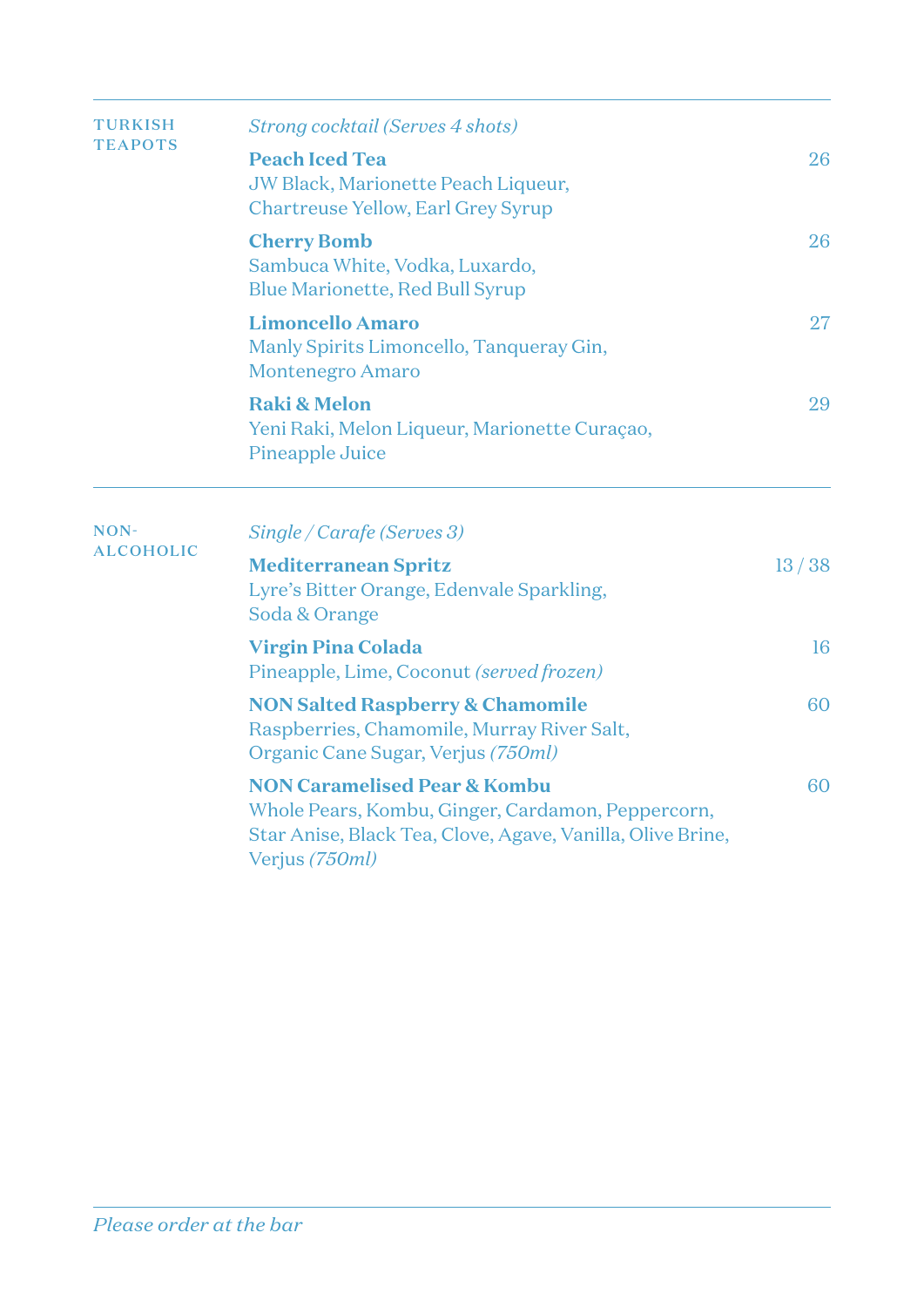| <b>WINE</b>                           | <b>Glass / Bottle</b>                                                                 |        |
|---------------------------------------|---------------------------------------------------------------------------------------|--------|
| <b>CHAMPAGNE/</b><br><b>SPARKLING</b> | NV Taittinger Brut 'Réserve' Champagne, Reims,<br>France                              | 20/130 |
|                                       | NV Taittinger Brut 'Réserve' (1500ml) Champagne, Reims,<br>France                     | 295    |
|                                       | NV Dogarina Prosecco, Treviso, Italy                                                  | 13/65  |
|                                       | 2016 Vinkara Yasasin Blanc de Noir, Ankara, Turkey                                    | 85     |
|                                       | NV Barringwood Tasmanian Cuvee, Lower Barringwood,<br><b>TAS</b>                      | 13/65  |
|                                       | NV Louis Picamelot Crémant de Bourgogne Brut 'Les<br>Terroirs' Rosé, Burgundy, France | 85     |
| <b>WHITE</b>                          | 2020 Gaia 'Monograph' Assyrtiko, Nemea, Greece                                        | 15/75  |
|                                       | 2021 Babich Black Label Sauvignon Blanc,<br>Marlborough, NZ                           | 12/60  |
|                                       | 2021 Mandi Pinot Grigio, Mildura, VIC                                                 | 12/60  |
|                                       | 2021 Shaw & Smith Sauvignon Blanc, Adelaide Hills, SA                                 | 14/68  |
|                                       | 2019 Reine Juliette Picpoul de Pinet, Languedoc, France                               | 13/65  |
|                                       | 2021 Voyager Estate 'Coastal' Chardonnay,<br>Margaret River, WA                       | 13/65  |
|                                       | 2020 Woodlands Brook Vineyard Chardonnay,<br>Margaret River, WA                       | 85     |
|                                       | 2020 Pieropan Soave Classico', Veneto, Italy                                          | 75     |
| <b>ROSE</b>                           | 2021 Chalmers Rosato, Heathcote, VIC                                                  | 12/60  |
|                                       | 2020 Domaine de Triennes Rosé, IGP Méditerranée,<br>France                            | 13/65  |
|                                       | 2018 Clos Cibonne Tradition Tibouren Rosé,<br>Provence, France                        | 95     |
|                                       | 2018 Château Simon Cru Classé Rosé, Provence, France<br>(Skin Maceration)             | 180    |
|                                       | 2019 Domaine Ott 'Clos Mireille', Provence, France                                    | 130    |